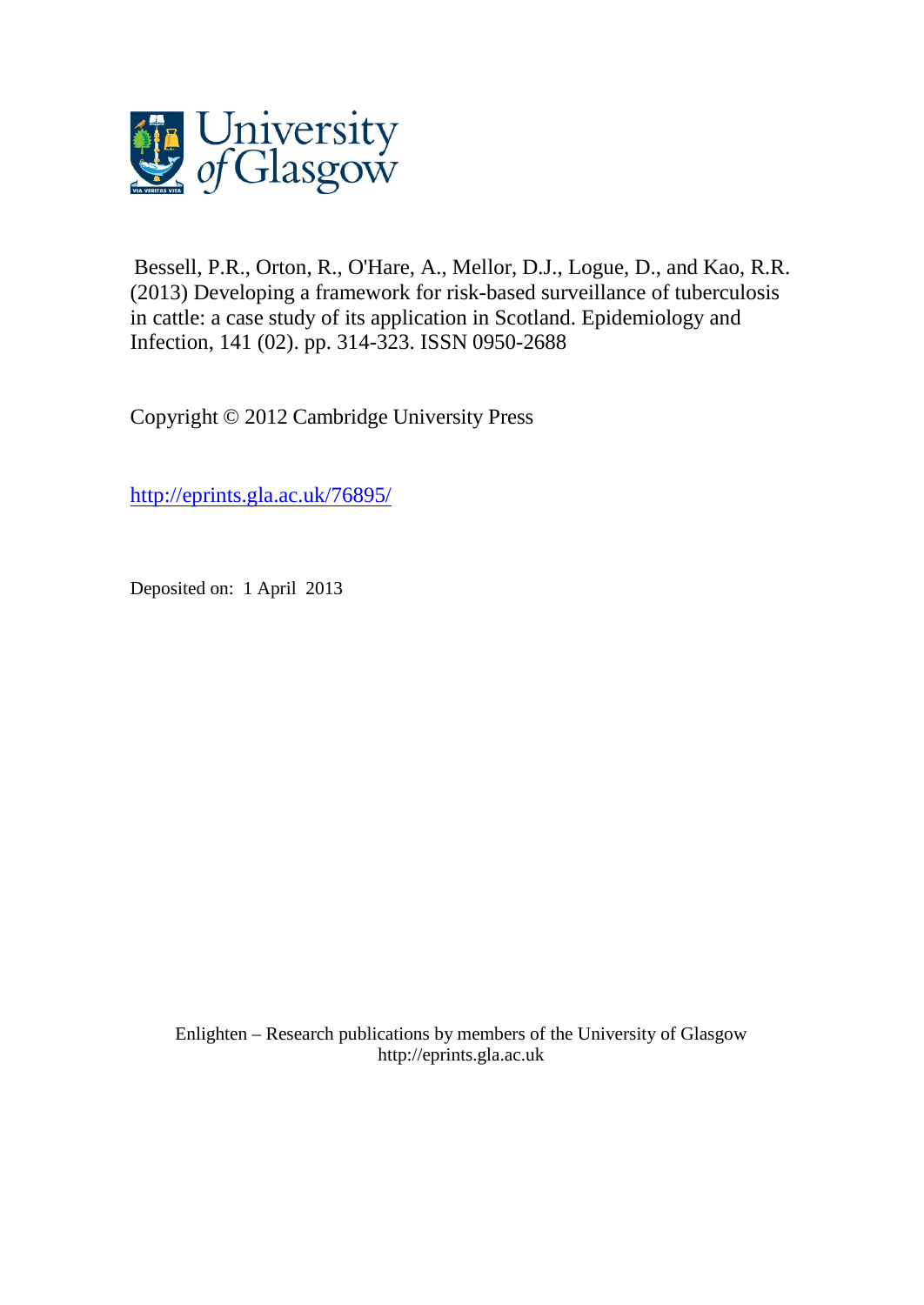# Developing a framework for risk-based surveillance of tuberculosis in cattle: a case study of its application in Scotland

# P. R. BESSELL \*, R. ORTON, A. O'HARE, D. J. MELLOR, D. LOGUE AND R. R. KAO

Institute of Biodiversity, Animal Health and Comparative Medicine, College of Medical, Veterinary and Life Sciences University of Glasgow, Glasgow, UK

Received 31 August 2011; Final revision 6 March 2011; Accepted 15 March 2011; first published online 26 April 2012

## **SUMMARY**

Due to its substantially lower prevalence of bovine tuberculosis (bTB) relative to other areas of Great Britain, Scotland was designated as an officially (bovine) TB-free region in 2009. This paper investigates resultant possibilities for reducing surveillance by developing risk-based alternatives to current 4-year testing of eligible herds. A model of freedom of infection was used to develop strategies that specifically tested herds that are at risk of infection but would probably not be identified by slaughterhouse meat inspection. The performance of current testing is mimicked by testing all herds that slaughter fewer than 25% of their total stock per year and regularly import animals from high-incidence areas of England and Wales or from Ireland. This system offers a cost reduction by requiring 25% fewer herd and animal tests and 25% fewer false positives.

Key words: Animal pathogens, epidemiology, surveillance system.

# INTRODUCTION

Surveillance for exotic diseases is becoming increasingly challenged by changes in international trading patterns, and is at least partially driven by increases in commercial livestock production in less industrialized countries. These challenges are exacerbated by shifts in global climate patterns that have resulted in changing agricultural systems and changing vulnerability to different diseases. This is also complicated by the recent global economic recession, making cost savings an essential component of any surveillance system. In this environment, risk-based surveillance based on statistically rigorous evidence offers

\* Author correspondence: Dr P. R. Bessell, The Roslin Institute, The University of Edinburgh, Easter Bush, Midlothian EH25 9RG, UK.

(Email: paul.bessell@roslin.ed.ac.uk)

opportunities both to reduce cost and better identify potential outbreaks of disease [1].

One example where a risk-based surveillance strategy could be exploited is for bovine tuberculosis ( $bTB$ ) in Scotland.  $bTB$  is caused by *Mycobacterium* bovis and is a zoonotic disease that continues to be a major problem to the cattle population in Great Britain (GB) and Ireland [2–6]. In increasingly large areas of England and Wales the prevalence of bTB continues to rise (see Defra website [7]). However, the prevalence in Scotland has remained at a very low level throughout this period and there is little evidence that prevalence is increasing [8]. Due to regularly recording a prevalence of  $\langle 0.1\%$  of non-introduced cases, Scotland was granted status as an officially (bovine) TB-free (OTF) region on 8 September 2009 [9]. However, in order to retain OTF status Scotland must continue to demonstrate maintenance

The online version of this article is published within an Open Access environment subject to the conditions of the Creative Commons Attribution-NonCommercial-ShareAlike licence <http://creativecommons.org/licenses/by-nc-sa/2.5/>. The written permission of Cambridge University Press must be obtained for commercial re-use.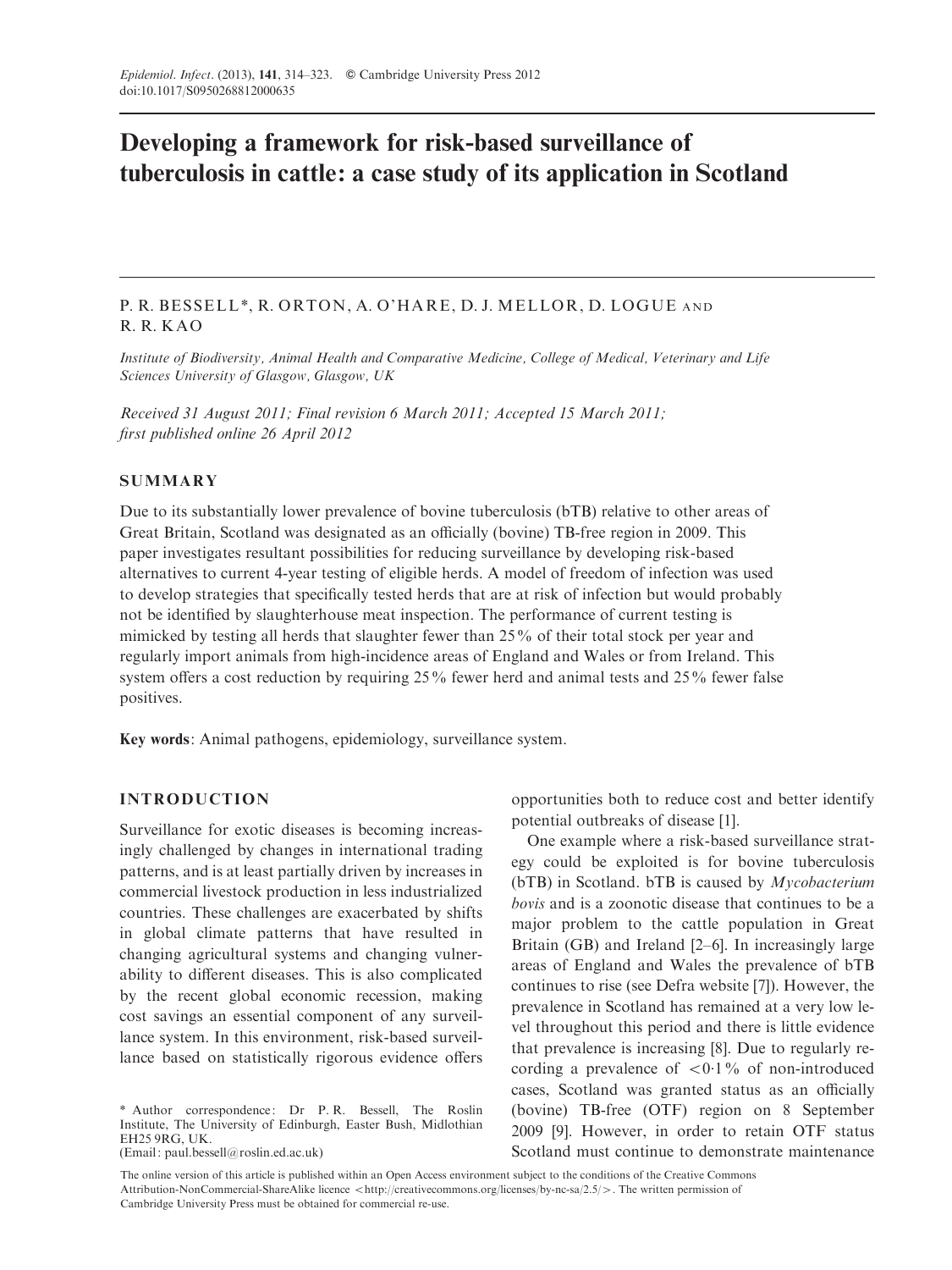| Test type                    | Part/whole<br>herd | Herds<br>tested | Confirmed<br>breakdowns | Animals<br>tested | Reactors | Confirmed<br>reactors |
|------------------------------|--------------------|-----------------|-------------------------|-------------------|----------|-----------------------|
| <b>RHT</b>                   | Whole              | 20 607          | 20                      | 1 243 070         | 46       | 22                    |
| Tracing                      | Part               | 2988            | 24                      | 8400              | 102      | 38                    |
| Post-movement                | Part               | 1651            |                         | 13 3 68           |          |                       |
| Post-Irish import            | Part               | 1079            | 12                      | 16439             | 43       | 15                    |
| Inconclusive reactor retests | Part               | 1532            | 32                      | 2546              | 187      | 36                    |

Table 1. The number of herds and animals tested by different surveillance types between 2002 and 2008 (note that whole herd tests do not require that the entire herd is tested)

RHT, Routine herd testing.

of freedom from disease. As a result, new bTB controls were introduced shortly after the granting of OTF status not only because of the proximity to England and Wales but also in the light of the recent German and Swiss experience of relying on slaughterhouse surveillance alone [10–13]. However, by implementing a well-designed risk-based surveillance strategy, it may be possible for Scotland to continue to effectively demonstrate freedom from disease while testing considerably fewer animals than are tested under the current surveillance systems.

In Scotland ante-mortem testing for bTB is currently performed using the single intradermal comparative cervical tuberculin test (SICCT). The SICCT requires one visit to the farm to inoculate the animals with a bovine and an avian tuberculin and a second follow-up visit 72 h later to assess the reaction of the inoculated animals [14]. This requirement for a follow-up visit for the SICCT is a major cost factor, so alternative tests requiring only a single visit are considered attractive. Animals that exhibit a stronger reaction to the bovine tuberculin relative to the avian tuberculin are said to be ' reactors', the herd is designated as a 'breakdown' and certain movement restrictions placed on the farm. Marginal results are known as inconclusive reactors (IRs) and are retested individually 60 days later [15]. Any reactor animal is slaughtered and the case is only confirmed following the successful culture of M. bovis from suspect lesions.

Currently all eligible herds in Scotland are tested once every 4 years under the routine herd testing (RHT) policy. Under RHT breeding bulls, females that have calved and younger animals that have been bought in and could be used for breeding (and are aged  $>42$  days) are eligible for testing [15]. There is some local risk assessment applied, for example herds with animals that are resident for only a short period of time can apply for non-eligible stock (NES) status and are exempted from testing. RHT is

supplemented by further whole herd tests, triggered by post-movement testing of cattle moving from England and Wales and Ireland into Scotland and contact tracing following a confirmed breakdown (Table 1).

Post-mortem surveillance is performed at the slaughterhouse by inspecting the lungs, lymph nodes and other viscera of all carcasses for evidence of TB lesions. A case is confirmed if M. bovis is successfully cultured from a suspect lesion; then the herd that sent the animals to slaughter and if necessary in-contact herds, are followed up for further testing. The number of animals that are sent to slaughter varies greatly between different types of herds.

Thus, the aims of these analyses are to:

- (1) Evaluate whether slaughterhouse surveillance alone is sufficient to ensure a high level of confidence of freedom from infection.
- (2) Evaluate alternative strategies to RHT that are based upon risk. This should incorporate both the risk of infection and the risk of detection at the slaughterhouse. The strategy should involve the testing of fewer herds while not impacting greatly on the ability of the system to detect new cases.
- (3) Minimize the number of false-positive herds identified by testing.
- (4) Evaluate the interferon-gamma (IFN- $\gamma$ ) test as an alternative to SICCT.

## METHODS

These analyses used a mixed logistic regression model to define the probability of a herd becoming infected, and implemented components of a stochastic simulation model developed by the Veterinary Laboratories Agency (AHVLA meta-analysis study team, personal communication), to calculate the probability of a herd's freedom from infection. The specifics of implementing these models and adapting them to consider the specific requirements of a surveillance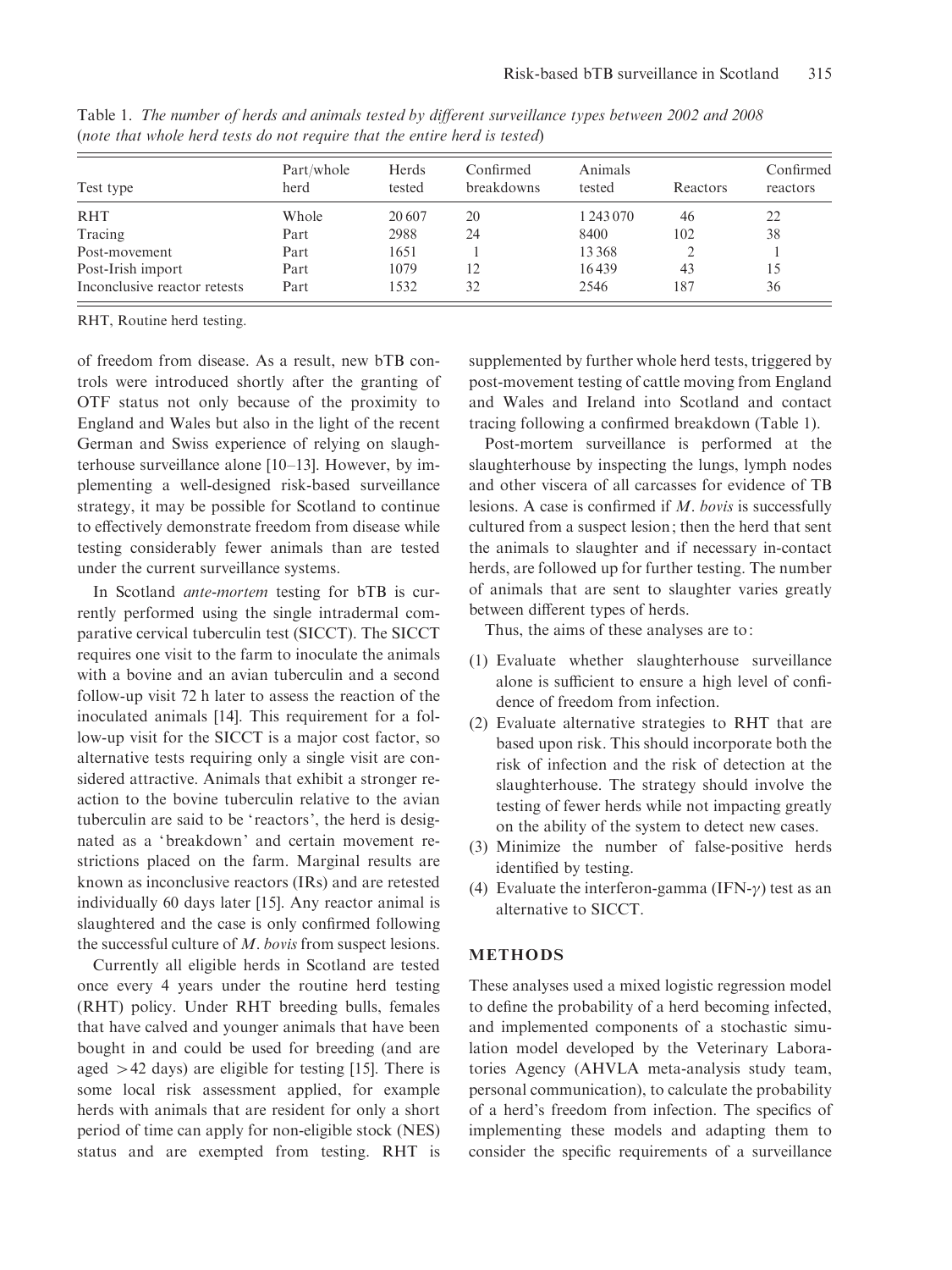## 316 P. R. Bessell and others

| Parameter            | Definition                                                                    |  |  |  |
|----------------------|-------------------------------------------------------------------------------|--|--|--|
| p(intro)             | The probability of the herd becoming infected during time period $t$          |  |  |  |
| $p$ (free)           | The probability of freedom from infection at time t                           |  |  |  |
| prior                | The prior probability that the herd is infected                               |  |  |  |
| N                    | The number of animals in the herd                                             |  |  |  |
| $p_{\rm star}$       | The herd-level prevalence of infection                                        |  |  |  |
| $\overline{d}$       | The number of infected animals                                                |  |  |  |
| $\boldsymbol{n}$     | The number of animals that are tested                                         |  |  |  |
| $se_{\text{system}}$ | The herd-level sensitivity of the test system                                 |  |  |  |
| $se_{\text{herd}}$   | The sensitivity of SICCT implemented as a herd test                           |  |  |  |
| $se_{part}$          | The herd-level sensitivity of a diagnostic test implemented on part of a herd |  |  |  |
| $se_{SICCT}$         | The sensitivity of SICCT                                                      |  |  |  |
| $se_{\rm slh}$       | The sensitivity of slaughterhouse surveillance                                |  |  |  |
| $sp_{\text{herd}}$   | The herd-level specificity of a test                                          |  |  |  |
| $sp_{\text{animal}}$ | Specificity of a diagnostic test applied on an individual animal level        |  |  |  |

Table 2. Summary of the parameters used in this study

SICCT, Single intradermal comparative cervical tuberculin test.

framework for Scotland are described below and the parameters are summarized in Table 2.

#### Model description

To evaluate the likelihood of herd-level freedom from infection with  $bTB$  during a specified time period  $(t)$ the model requires that the following parameters are defined:

- (1) The probability of the herd becoming infected during  $t$  ( $p$ (intro)). This is derived from the regression model (described in the online Supplementary material).
- (2) The number of animals in the herd  $(N)$ .
- (3) The bTB surveillance implemented on the farm. Two types of surveillance can be considered:
	- (a) slaughterhouse meat inspection of animals sent to slaughter;
	- (b) whole herd testing (i.e. testing the entire herd).
- (4) The herd-level prevalence of infection  $p_{\text{star}}$ .

The efficacy of the surveillance system is evaluated by calculating the herd-level test system sensitivity  $(se<sub>system</sub>)$ , which allows the inclusion of multiple tests. However, in this framework only the routine 'whole herd' SICCT testing and part herd slaughterhouse testing are considered, thus the formula takes the form:

 $se_{\text{system}} = 1 - (1 - se_{\text{herd}})(1 - se_{\text{part}}),$ 

in which  $se<sub>herd</sub>$  is the sensitivity of the SICCT implemented as a herd test, and  $se<sub>part</sub>$  is the part herd sensitivity for slaughterhouse surveillance. The herd sensitivity for a whole herd test is calculated as:

 $se_{\text{herd}} = 1 - (1 - se_{\text{SICCT}})^d$ ,

in which  $se_{SICCT}$  is the sensitivity of the diagnostic test. The distributions of the test sensitivities (Table 3) were defined by a meta-analysis performed by the Veterinary Laboratories Agency (AHVLA metaanalysis study team, personal communication; Downs *et al.* [16]). The parameter *d* is the number of infected animals in the herd defined as:

 $d=N\times p_{\text{star}}$ .

The value of  $d$  is derived from the product of a beta(2, 90) distribution and the number of animals in the herd (see Supplementary material for the derivation of this parameter). The sensitivity for a part herd test for the proportion of the herd that is sent to the slaughterhouse is:

$$
se_{\text{part}} = 1 - \left(1 - \frac{n \times se_{\text{slh}}}{N}\right)^d,
$$

where  $n$  is the number of animals tested (sent to slaughter).

In these analyses the detection of reactors that do not go on to be confirmed and thereby consume resources through slaughter of the unconfirmed reactors and follow-up testing on the herd is given by:

$$
\mathit{sp}_{\text{herd}} = 1 - \mathit{sp}^n_{\text{animal}},
$$

where  $n=N$  for whole herd tests and sp<sub>animal</sub> is the specificity of the test.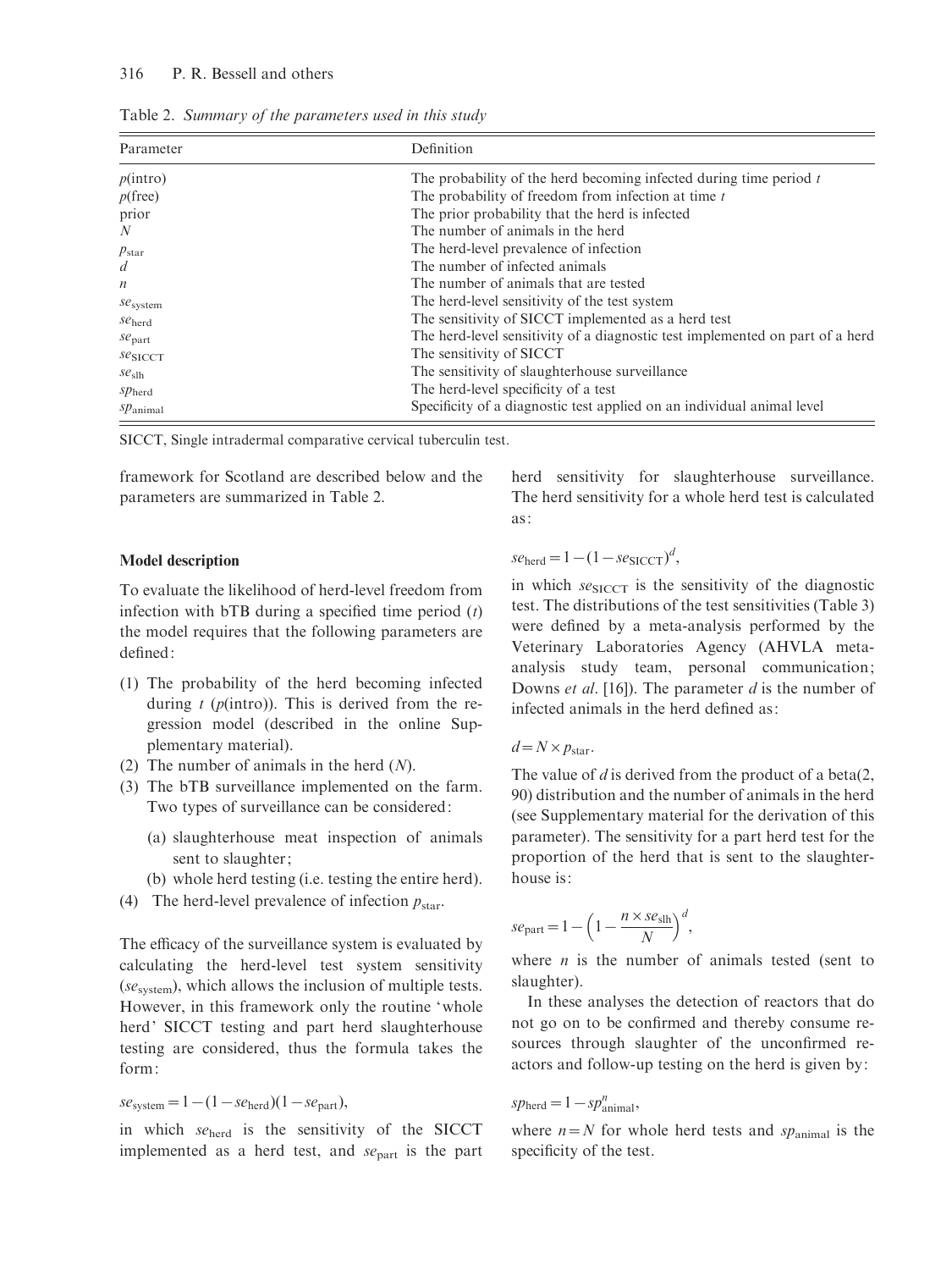| Test           | Sensitivity  |                      | Specificity  |                      |  |
|----------------|--------------|----------------------|--------------|----------------------|--|
|                | Mean $(\% )$ | Distribution         | Mean $(\% )$ | Distribution         |  |
| Slaughterhouse | 69.30        | beta(6.78, 3.01)     | 100          |                      |  |
| <b>SICCT</b>   | $51-11$      | beta(6.66, 6.37)     | 99.58        | beta(1.19, 0.005)    |  |
| IFN- $\gamma$  | 86.19        | beta $(30.14, 4.83)$ | 96.63        | beta $(219.1, 7.62)$ |  |

Table 3. Parameters for diagnostic tests used in these analyses

SICCT, Single intradermal comparative cervical tuberculin test;  $IFN-\gamma$ , interferon-gamma test.

The probability of freedom (the posterior) at  $t$  is given by:

$$
p(\text{free}) = \frac{1 - \text{prior}_t}{(1 - \text{prior}_t) + \text{prior}_t \times (1 - \text{se}_{\text{system}})},
$$

where prior<sub>t</sub> is the prior probability that the herd is infected. The prior for  $t+1$  is:

$$
\text{prior}_{t+1} = ((1 - p(\text{free})_t) + p(\text{intro})) + ((1 - p(\text{free})_t) \times p(\text{intro})).
$$

The model was implemented in the R statistical environment [17] and run for 100 iterations. The model was implemented for all herds in Scotland for all years between 2002 and 2008. Proxy data for 1998–2001 were derived from the observed data from 2002 and 2003 [years for which data are available and excluding the time-frame around the 2001 foot-and-mouth disease (FMD) epidemic]; this was to enable a 'burn-in' period for the model to ensure that it was stable for the period of simulation. Model stability was further tested by comparing the results from 2003 to 2008 with those from just 2005 to 2008 in a sensitivity analysis. The defined time period for implementation  $(t)$  is 1 year. As 2002 was the first year for which there was actual data and as this was a ' rebound year' from the 2001 FMD epidemic the statistics from this year were found to be unstable. As a result the fitted values from 2002 were discarded. For whole herd tests over a regular repeat period (such as 4-year testing) the start year of the herd testing cycle (e.g. between years 1 and 4 for 4-year testing) was generated randomly for each iteration.

#### Model implementation

A number of risk-based surveillance options were explored based upon both how likely a holding is to become infected and how likely an infection is to be detected at the slaughterhouse. We required that any system replacing RHT would need to largely identify the breakdowns that historically were identified by RHT. The following were identified as likely determinants of the risk of infection and subsequent detection (based upon the analysis of Bessell *et al.* [18] and expanded in the Supplementary material):

- (1) The size of the holding larger holdings being at greater risk of infection.
- (2) The proportion of the farm's total stock that is sent to slaughter during each time period – holdings that send less stock to the slaughterhouse require more active surveillance.
- (3) Where the holding sources its stock whether the holding is buying in animals from high-risk (1-year testing) areas in England, Wales and Ireland.

These risk-based scenarios were plotted against the minimal surveillance scenario comprising just slaughterhouse surveillance and combined to understand their importance in determining missed infections at slaughterhouse (Supplementary material).

Three different baseline scenarios can be modelled based upon an annual time-frame for surveillance and assuming that slaughterhouse surveillance will continue:

- (1) Minimal model slaughterhouse surveillance only.
- (2) Current scenario 4-year whole herd testing and slaughterhouse surveillance.
- (3) Maximal model annual whole herd testing and slaughterhouse surveillance.

The maximal and minimal scenarios represent the bounds of what can be achieved using this framework. Herds with a low probability of disease freedom in the minimal model are those that should be targeted in any risk-based surveillance scheme. The risk-based combinations were compared with the current (4-year testing) surveillance scenario. Depending on whether the herd is deemed to be at-risk and the identified level of risk (herds may have different levels of risk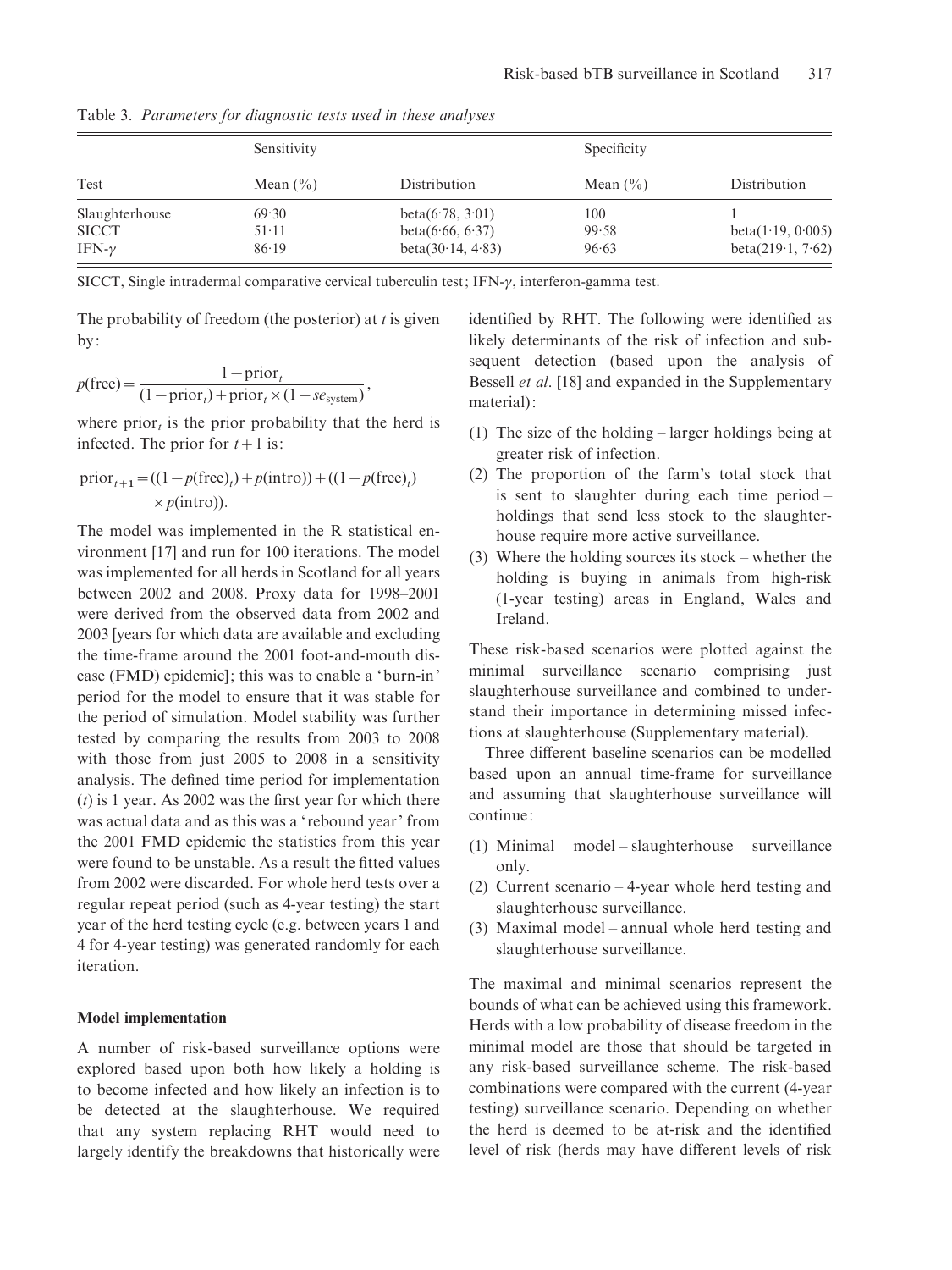Table 4. The derivation of each term for each farm at time t. The national totals for each term are given by summing the values for all herds

| Term                                   | Derivation                        |
|----------------------------------------|-----------------------------------|
| Probability of being latently infected | $1-p$ (free) <sub>t</sub>         |
| Probability of a detected infection    | $prior_t - p$ (free) <sub>t</sub> |
| Probability of being a false positive  | $SD$ <sub>herd</sub>              |

assigned), the following time-frames for testing were explored:

- (1) Four-year testing for all risk herds.
- (2) Staggered 4- and 2-year testing depending upon the level of risk.
- (3) Staggered 4-, 2- and 1-year testing depending upon the level of risk.

## Model evaluation

The risk-based scenarios were evaluated by comparing their fitted number of latently infected premises to the equivalent fitted values from modelling current 4 year RHT surveillance. The following were calculated over the period 2003–2008:

- (1) The number latently infected in 2008.
- (2) The annual mean number latently infected between 2003 and 2008.

The total number of detected breakdowns in each year between 2003 and 2008 was calculated as the difference between the model prior and posterior. The parameter  $sp_{\text{herd}}$  gives the probability of a given herd being a false positive (i.e. an unconfirmed reactor). Therefore, the summation of  $sp_{\text{herd}}$  for all herds for a given year gives the expected number of false positives (Table 4).

By examining situations that require fewer annual tests than current surveillance, a number of scenarios were identified with testing regimens and various cutoffs selected based upon epidemiological relevance and ease of implementation. The composition of these scenarios was developed by exploring the determinants of infection and detection across the testing windows (both described above). Based on this the following scenarios were more fully evaluated relative to the number of latent infections produced by current surveillance:

(1) Improved detection. The mean number of latently infected herds is  $>5\%$  lower than produced by current surveillance (i.e. detecting at least one extra infected herd). This can only be achieved using a temporal window that includes surveillance over intervals that are shorter than 4 years.

- (2) Similar surveillance. The mean number of latently infected herds is within 5% of the current surveillance, for fewer herds tested.
- (3) Lower detection surveillance. The mean number of latently infected herds is between  $5\%$  and  $15\%$ greater than current surveillance, the latter figure is taken as a cut-off above which no surveillance system would be considered.

# Data

The data used to populate the model were derived from VetNet and the British Cattle Movement System (BCMS) Cattle Tracing System (CTS). The following steps were used to derive the cattle herd data:

- (1) All herds with a unique county parish holding (CPH) number on the VetNet herd table that were active during all of the years between 2002 and 2008 (inclusive) were identified. This comprised 12 016 herds.
- (2) Of the herds identified above, only those that had animals recorded on CTS were included; this comprised 11 730 herds. For these the number of animals in the herd on 1 January was calculated. There were a total of 1757168 animals on 1 January 2008.
- (3) The number of animals sent to slaughter from these herds in each year was calculated. For the purposes of this study, the holding that sent the animal to slaughter is the last holding on which the animal spent at least 7 days prior to slaughter. In 2008, 5 06 239 animals were sent to slaughter from holdings in Scotland.

## Assumptions and simplifications

These analyses are dependent upon a number of assumptions that must be considered when interpreting the results:

- (1) That all herds are tested. These analyses have included herds currently exempt from testing as NES herds.
- (2) The entire herd is tested under RHT. Those animals that are not included in RHT were included in these analyses. This is due to the complexity of identifying stock and herds that are eligible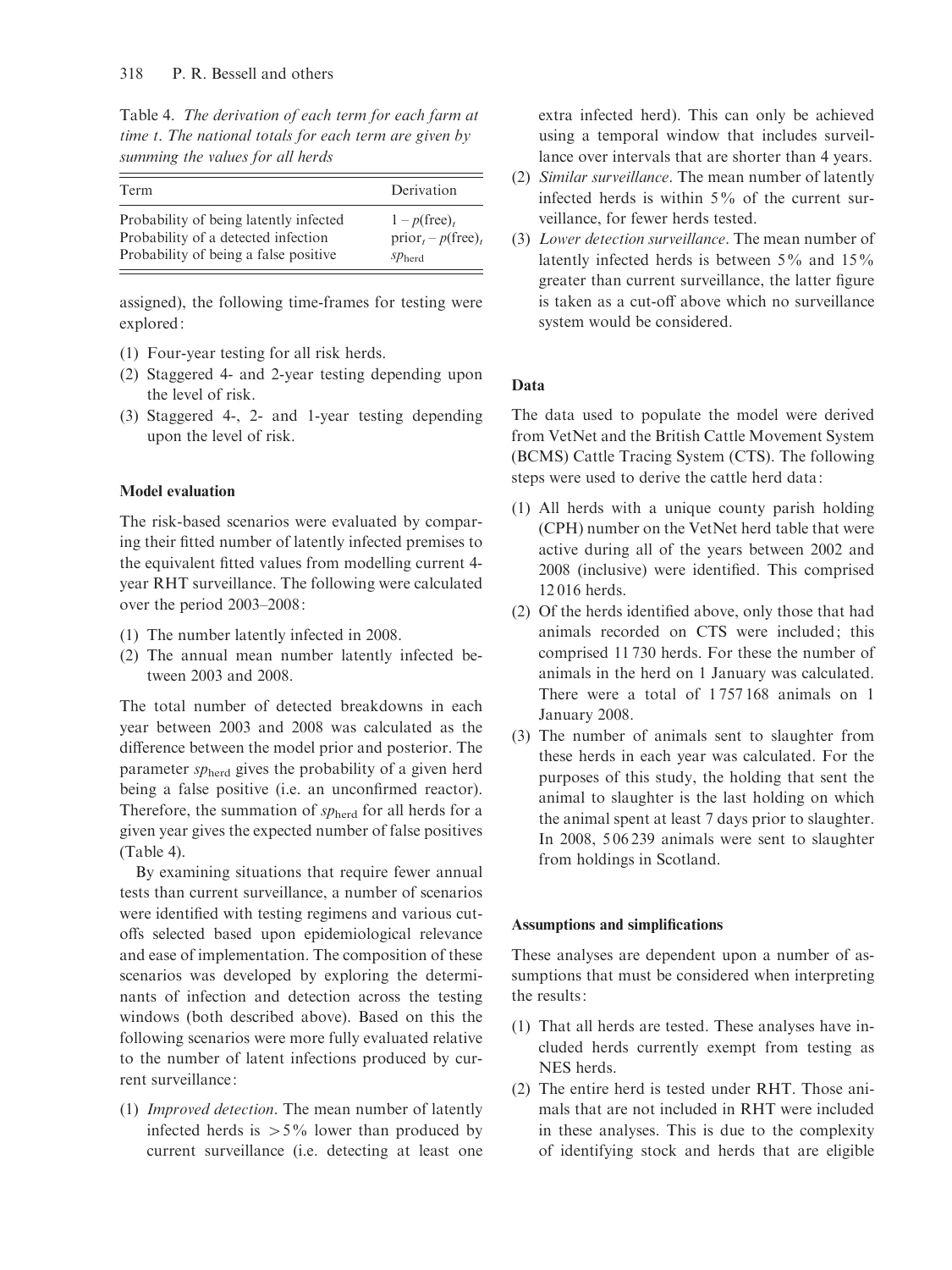|                         | Interval<br>(years) | Herds<br>tested p.a. | Cattle<br>tested p.a. | Fitted no.<br>of detected<br>infections, total | Latent infections |       |                         |
|-------------------------|---------------------|----------------------|-----------------------|------------------------------------------------|-------------------|-------|-------------------------|
| Surveillance scenario   |                     |                      |                       |                                                | 2008              | Mean  | False<br>positives 2008 |
| Baseline scenarios      |                     |                      |                       |                                                |                   |       |                         |
| Slaughterhouse only     | n.a.                | $\theta$             | $\Omega$              | 76.25                                          | 43.60             | 33.78 | $\theta$                |
| <b>Current</b>          | 4                   | 2933                 | 439 292               | 95.08                                          | 19.00             | 16.96 | 64.27                   |
| Maximum                 |                     | 11730                | 1757168               | 104.39                                         | 2.81              | 2.69  | 255.19                  |
| Risk-based surveillance |                     |                      |                       |                                                |                   |       |                         |
| <b>Better</b>           | 2/4                 | 2509                 | 388812                | 96.59                                          | 17.62             | 16.03 | 56.03                   |
| Similar                 | 4                   | 2236                 | 317108                | 94.53                                          | 19.74             | 17.51 | 48.69                   |
| Lower detection 1       | 4                   | 1768                 | 209 425               | 92.81                                          | $21 - 71$         | 18.86 | 37.37                   |
| Lower detection 2       | 1/2/4               | 2110                 | 441823                | 95.17                                          | 19.56             | 17.30 | 53.86                   |
| Interferon-gamma test   |                     |                      |                       |                                                |                   |       |                         |
| Current                 | 4                   | 2933                 | 439 292               | 97.70                                          | 13.85             | 12.62 | 2137                    |
|                         |                     |                      |                       |                                                |                   |       |                         |

Table 5. Summary of test results. The current system which forms the baseline for comparison is highlighted in bold.

for testing under RHT, and the impacts of this assumption is explored in sensitivity analysis.

- (3) That slaughterhouse meat inspection will continue.
- (4) That current additional tests will continue to be used such as tracings, pre- and post-movement tests and post-import tests.
- (5) That all testing is random and independent. For example, while there will be some variability in the test sensitivity and specificity, this is not meaningfully clustered, and therefore no herds or herd types have an inherently higher sensitivity than others.
- (6) That the SICCT and slaughterhouse surveillance are independent.
- (7) That SICCT is the optimal test for RHT as it is the standard test for bTB surveillance in GB. Sensitivity analysis was performed using the IFN- $\gamma$  test.

# RESULTS

#### Basic models

The results of the three baseline scenarios – the maximal, minimal and current surveillance models are summarized in Table 5. Analysis of the mean number of animals sent to slaughter per year during the period 2002–2008 against the mean herd size on 1 January shows a linear relationship with distinct clustering of fattening and dairy herds (Fig. 1). While dairy herds are typically larger, they typically have far fewer per capita movements to slaughter compared to fattening herds.

#### Risk-based methods

Following screening of possible surveillance combinations using a system of matrix analysis of these risk measures, four different scenarios based upon identifying herds that are more likely to be infected and not detected have been identified for further consideration. Under all scenarios, importing animals from high-incidence areas was considered a high risk [of which there were 1843 (15.7%) herds]. These are the optimal testing scenarios for the better, similar and two lower detection scenarios (Table 6).

The risk-based surveillance system that delivers improved detection and freedom from disease can be achieved through testing slightly fewer herds and animals (Fig. 2, Table 5). The system that reproduces similar levels of detection to those seen currently can be achieved through testing 697 fewer herds and 122184 fewer animals (Table 5). The two 'lower detection' scenarios were developed because one offers a saving of 40% of the number of herds tested (1768 herd tests per annum compared to 2933 under the current scenario) but would have missed a large number of the breakdowns that were identified by RHT (Table 5). The second offers a smaller saving in terms of herds tested – a reduction of  $28\%$  (2110 herd tests per annum compared to 2933 under the current scenario) but would have identified 32 of the breakdowns that were identified by RHT (Table 6).

#### Sensitivity analyses

The current model tests all animals rather than all eligible animals. Accordingly, to check the results for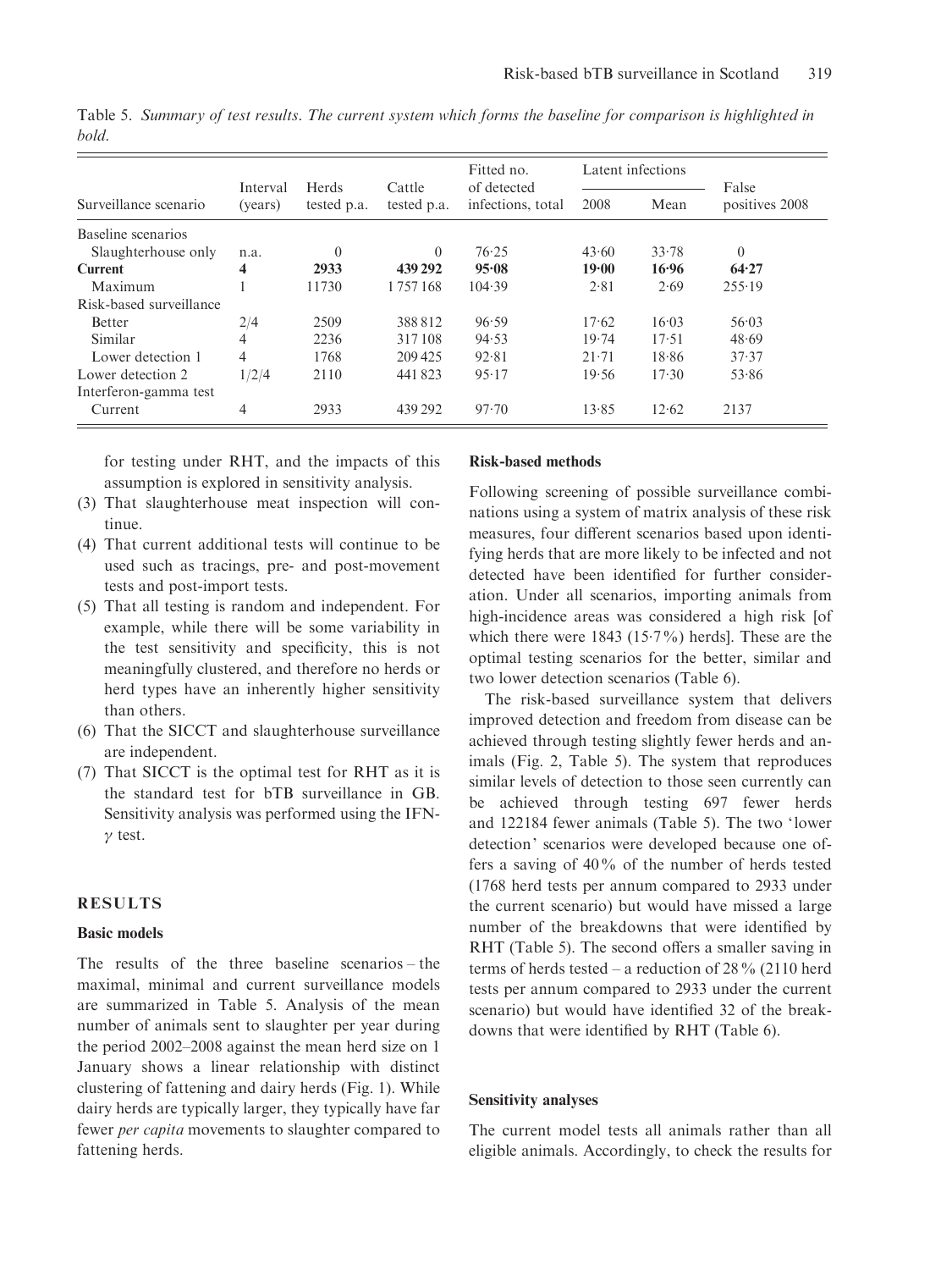Table 6. Composition of the risk-based surveillance scenarios

| Criteria                                                                            |      | Testing interval<br>Points by points score          | No. of herds $(\% )$ bTB (RHT)* |                 |
|-------------------------------------------------------------------------------------|------|-----------------------------------------------------|---------------------------------|-----------------|
| Improved                                                                            |      |                                                     |                                 |                 |
| Slaughtering $\langle 25\%$ of stock                                                | $+1$ | 0 points = no testing<br>1 point $=$ 4 year testing | 2687(22.9)<br>8052(68.6)        | 26(1)<br>52(26) |
| Receiving 'high risk' animals in $>$ 3 years and<br>slaughtering $< 50\%$ of stock  | $+1$ | 2 points $=$ 2 year testing                         | 991 $(8.4)$                     | 20(9)           |
| Similar                                                                             |      |                                                     |                                 |                 |
| Slaughtering $\langle 25\%$ of stock and/or                                         |      | 0 points = no testing                               | 2788(23.8)                      | 29(1)           |
| receiving 'high risk'animals in<br>$>$ 3 years and slaughtering<br>$<$ 40% of stock |      | 1 point $=$ 4 year testing                          | 8942(76.2)                      | 69 (35)         |
| Lower detection 1                                                                   |      |                                                     |                                 |                 |
| Slaughtering $\langle 12.5\% \rangle$ of stock and/or receiving                     |      | 0 points = no testing                               | 4658(39.7)                      | 55 (15)         |
| 'high risk' animals in $>$ 3 years and slaughtering<br>$\langle 25\%$ of stock      |      | 1 point $=$ 4 year testing                          | 7072(60.3)                      | 43 (21)         |
| Lower detection 2                                                                   |      |                                                     |                                 |                 |
| Slaughtering $>$ 25% of stock                                                       | $-1$ | $-1$ or 0 points = no testing                       | 4971 $(42.4)$                   | 19(3)           |
| Slaughtering $\lt 5\%$ of stock                                                     | $+1$ | 1 point $=$ 4 year testing                          | 5340 $(45.5)$                   | 58 (22)         |
| Receiving 'high risk' animals in $>$ 3 years                                        | $+1$ | 2 points $=$ 2 year testing                         | 1288(110)                       | 20(11)          |
| Having $>100$ animals                                                               | $+1$ | $3$ points = annual testing                         | 131 $(1-1)$                     | 1(0)            |

bTB, Bovine tuberculosis; RHT, routine herd testing.

\* bTB is the number of confirmed breakdowns between 2003 and 2008 that fell into that category. RHT is the breakdowns that were detected by RHT.



Fig. 1. Scatterplot showing farm size on 1 January against the mean number of animals moved to slaughter between 2002 and 2008 broken down by herd type as listed in VetNet. The axes have been truncated for clarity.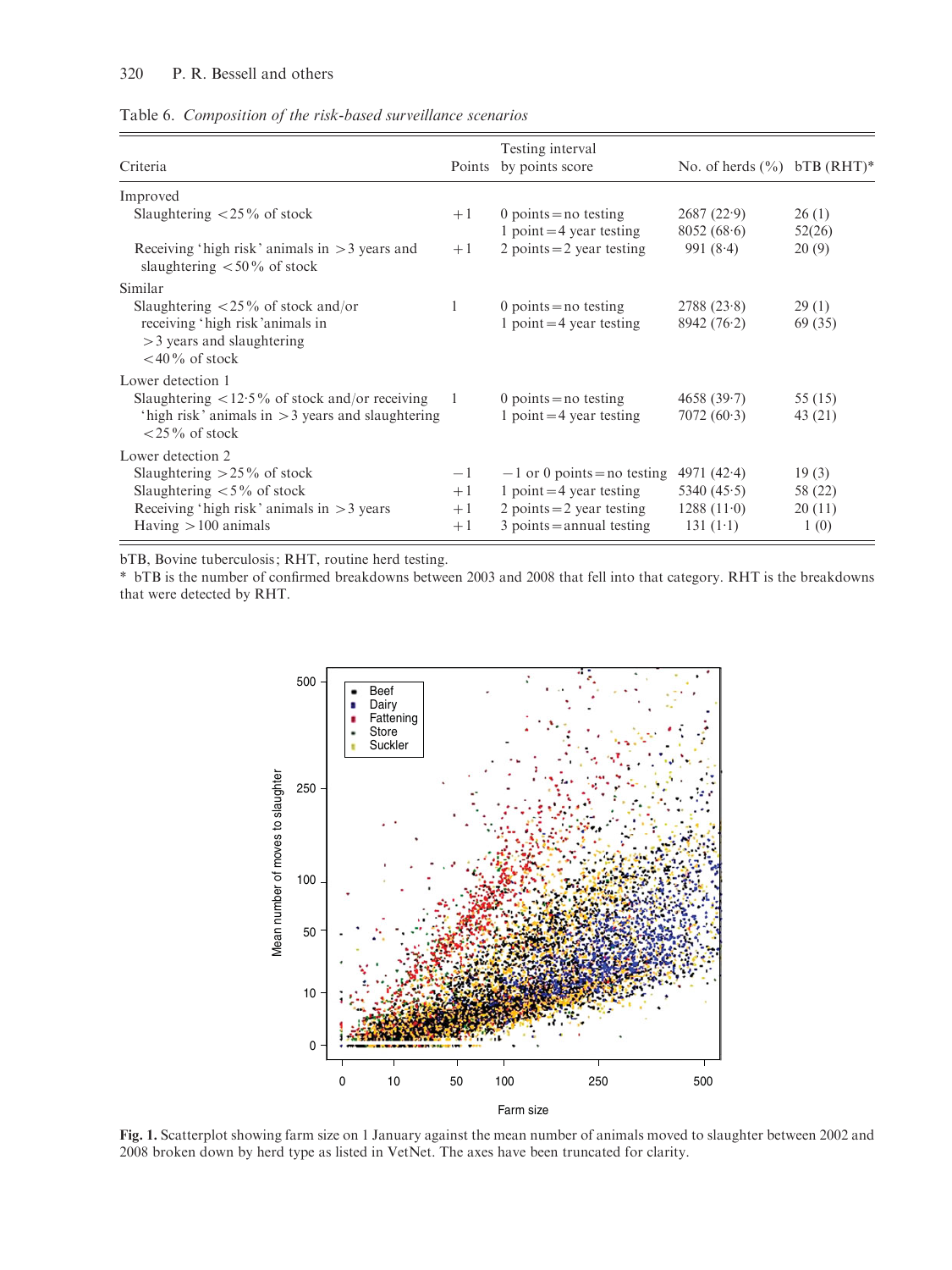

Fig. 2. Cumulative distribution plot of the probability of each herd harbouring undetected infection at the end of each model time step for all herds in Scotland from the three baseline models. The 'Slaughterhouse only' scenario represents a minimal model (the lowest amount of surveillance that could be under) and the 'Annual routine herd testing' scenario is the maximal model (the most surveillance that could be undertaken under the current testing regimens). The remaining four scenarios are the four risk-based surveillance systems. The x axis has been truncated for clarity.

sensitivity to the number of animals that are actually tested, the number of animals tested in the model was set equal to the number tested in the previous test that is recorded for that herd on the VetNet database. The results, with the exception of the 'lower detection 2' scenario were not substantially different. Furthermore, the results were insensitive to the selection of testing period; when the period 2005–2008 was analysed the results were similar to those presented here, with the exception of the 'lower detection 2' scenario, which required a large increase in the numbers of animals and herds tested. Testing using the IFN- $\gamma$  test resulted in a substantially larger number of false positives due to the relatively poor specificity of the IFN- $\gamma$  test (Tables 3 and 5).

# DISCUSSION

This paper has described the development of a model to evaluate strategies for risk-based surveillance for bTB. The strategies developed here provide different balances between the requirements for disease detection and minimizing the surveillance effort, and

all have broadly similar efficacy to detect infections, compared to the current 4-year RHT. The levels of detection under current surveillance can be replicated by testing 76% of the herds and animals that are currently tested. This strategy would have included all but one of the breakdowns that were identified through RHT and in the model provides statistically equivalent results.

Of the scenarios developed here, the improved, similar and one of the lower detection scenarios selected holdings for testing based upon the proportion of stock slaughtered and the number of batches of high-risk animals moving onto the farm. They differed only in terms of the cut-off thresholds for inclusion (Table 6). The fourth scenario – the second of the lower detection scenarios included the testing of large herds as well as those that slaughter few animals and import animals from high-incidence areas.

Three different temporal windows were investigated: the current 4-year testing and two staggered systems: 1-, 2- and 4-year testing and 2-/4-year testing. Different solutions emerged from these testing windows. The results show that current 4-year testing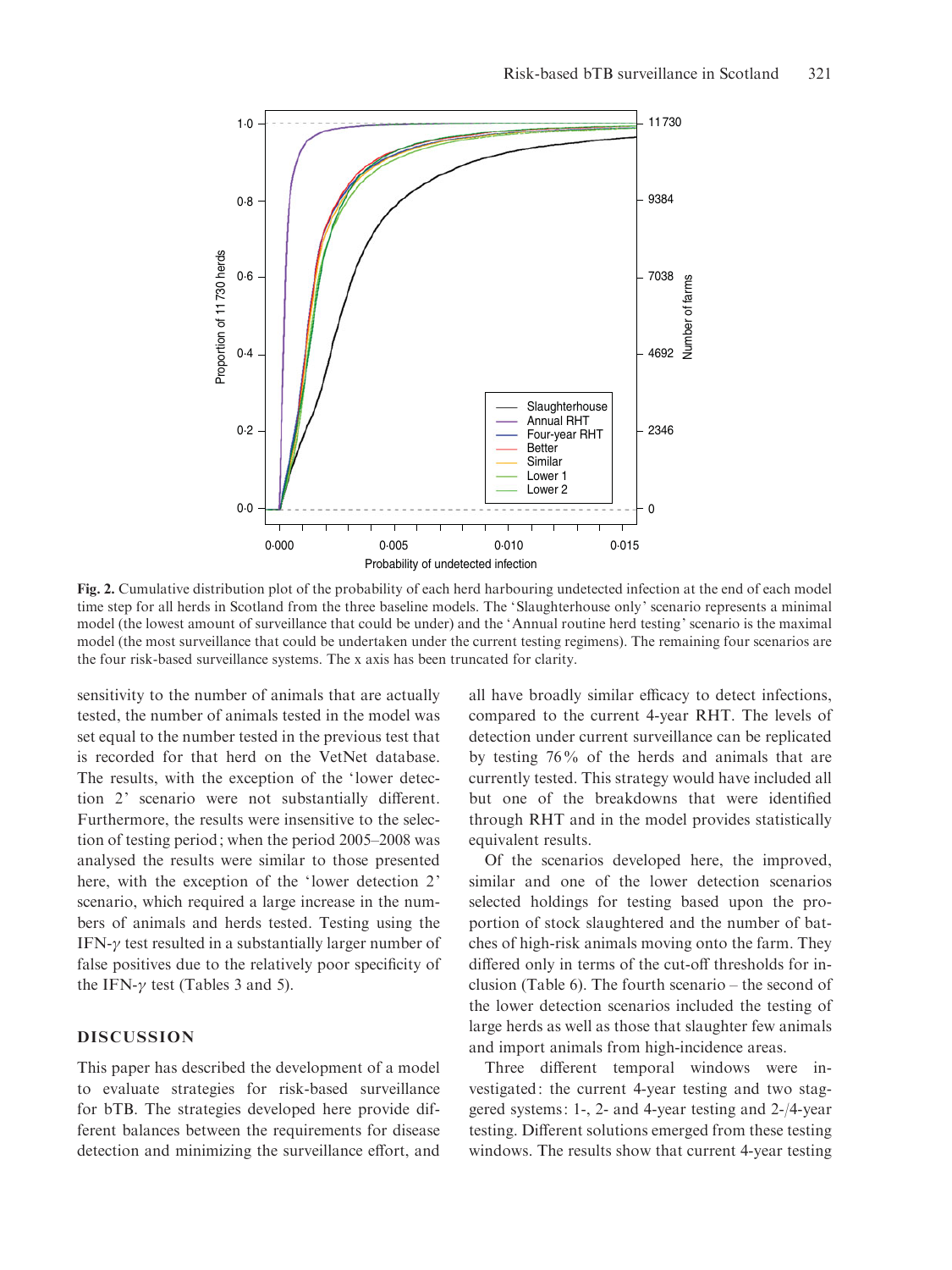is effective. However, if greater freedom from infection were desirable, then testing certain herds on a more regular basis would facilitate this.

The principal conventional risk factor for being a breakdown herd that was incorporated in the risk-based surveillance strategies is the importing of animals from high-risk areas of England, Wales and Ireland. Of the 1843 herds that import animals from high-incidence areas, 1267 (69%) would be tested under this strategy; the remainder slaughter  $>40\%$ of stock and are exempt (Table 6). Two of the systems presented here require testing herds that slaughter  $\langle 25\%$  of stock per year (Table 6). This ensures that those herds that would not on average replace their entire stock over a 4-year period are tested for bTB.

During the period 2003–2008 there were 98 breakdowns; 32 of the cases were identified by slaughterhouses and 36 by RHT (either directly or by triggering an IR retest that resulted in a confirmed breakdown). However, despite comprising only RHT and slaughterhouse surveillance, the model predicts around 95 cases detected. This is because the remainder of the surveillance is made up of other types of testing not made up for here, such as pre- and post-movement tests and tracings. These are not included in this analysis; however, in essence the model is allowing for their detection at slaughterhouse or by routine surveillance at a later time point; these factors are not expected to affect the scenarios modelled here. However, for the system to function effectively slaughterhouse surveillance must be performed to an equal standard across slaughterhouses. Variation is accounted for by sampling from a distribution, but this does not allow for differences in ascertainment that may exist between slaughterhouses. Any failure to implement surveillance to a uniform standard throughout the country may lead to a clustering of latently infected premises and consequent disease spread in certain areas.

The surveillance scenarios presented here are taken from a continuum and can be adapted and tailored to specific needs. Of the four scenarios developed there were two scenarios that produced up to 15% lower surveillance. Two 'lower' scenarios were chosen for illustration because they offered different advantages. One missed 15 of the herds that were detected by current RHT but involved many fewer tests, while the other scenario performed better but required the testing of many more animals (Tables 5 and 6). It also had the advantage of 'penalizing' those herds that were at greater risk, especially due to importation.

Thus it would serve as a disincentive to this behaviour. The similar and the better detection scenarios were variants of each other and both detected 35 of 36 RHT breakdowns (Table 6). Therefore, the 'similar' scenario that requires less testing is recommended.

The systems presented here require the continued implementation of the standard SICCT with the disadvantages already described. However, at present there are no credible alternative tests. The mean specificity of the IFN- $\gamma$  test is 96.6%. While the improved sensitivity of the test means that there is greater detection, the lower specificity in a lowprevalence setting with a large number of animals per herd results in around 50% of herds returning at least one false positive. However, the development of such tests and test combinations should be continually monitored and tested to investigate whether they offer an improvement to the scenarios presented here.

These surveillance systems are very effective at ensuring that not only are the herds with the highest risk of harbouring infected animals tested, but also herds that recorded a breakdown are detected, thereby validating the model. In addition to this, the improved targeting of surveillance means that fewer false positives are found, as fewer animals are tested. As the strategies are based upon the proportion of stock slaughtered, herds that are not detected by routine surveillance are sending sufficient animals to slaughter to ensure that the slaughterhouse picks up infections.

Slaughterhouse surveillance will be assisted by premovement testing which minimizes the movement of infected animals between holdings within Scotland. Pre- and post-movement testing is also routinely performed on virtually all imports from England and Ireland [19]. In spite of these movement tests, the riskfactor model demonstrates that the type of holdings that import higher risk animals are more likely to become infected. However, these holdings should be tested by risk-based RHT in addition to continued pre- and post-movement testing. Out of 36 breakdowns, the 35 that were identified by RHT are included in the ' similar' surveillance strategy. However, only 18/32 slaughterhouse identified breakdowns and 6/14 breakdowns that were identified by epidemiological tracing are included for RHT surveillance in the ' similar' risk-based system. Therefore, these other testing systems must continue to be implemented, in order to detect these extra breakdowns.

In conclusion, with increased demand for more effective and efficient surveillance for livestock diseases, risk-based surveillance presents an attractive